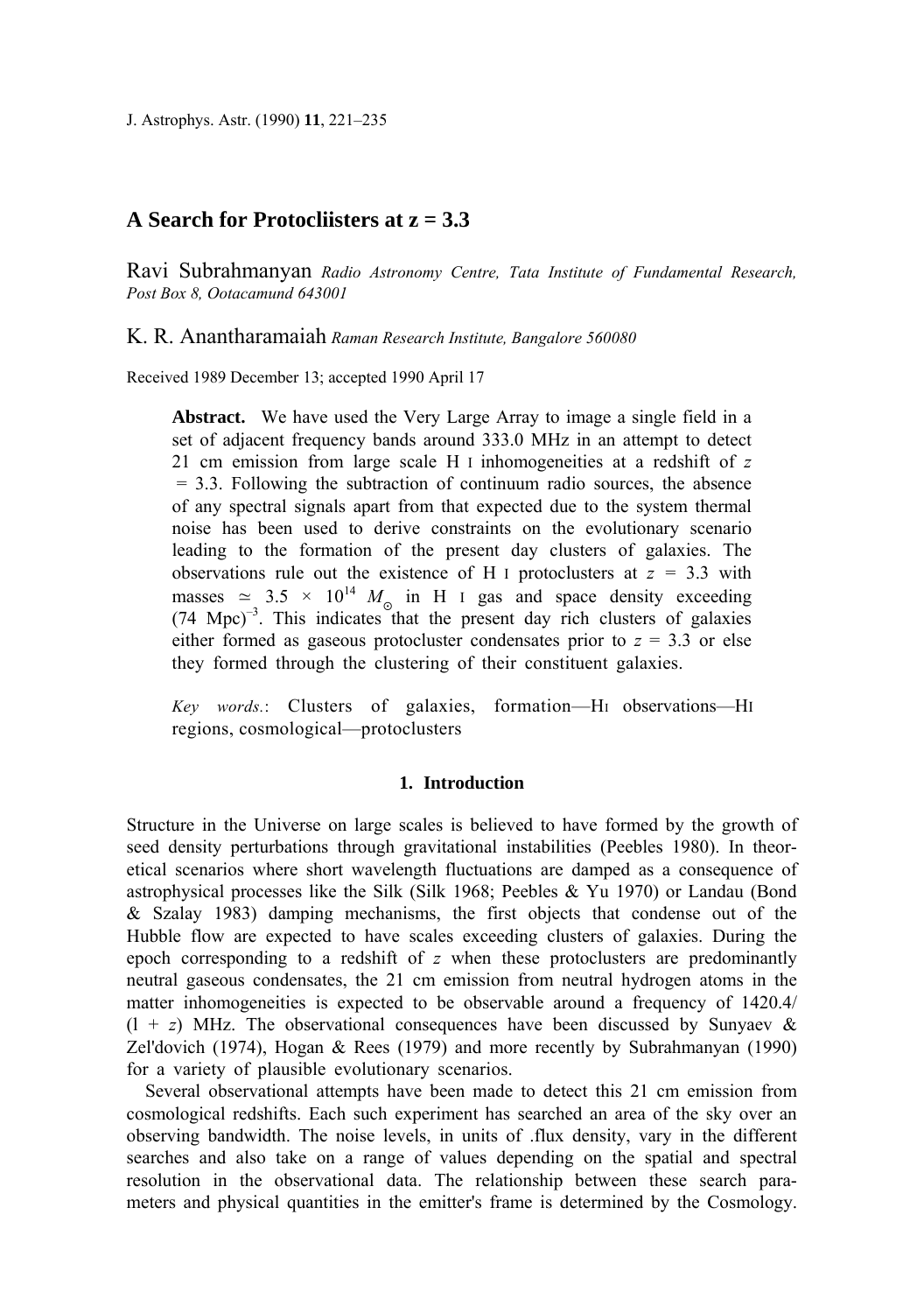The search volume, located at a redshift determined by the observing frequency, has a line-of-sight depth determined by the bandwidth, and a face area determined by the sky area covered. Condensates having a specific line-of-sight velocity dispersion are optimally detected by data having the corresponding frequency resolution, with upper limits on the observed flux density yielding upper limits on the H<sub>I</sub> masses of these condensates.

Constraints on the existence of supercluster mass condensates require searches covering large volumes since these objects have small space densities. But these searches can be performed with relatively low sensitivity because the superclusters have large masses. Useful observational constraints on the existence of protosuperclusters have been placed at both  $z = 3.3$  (Subrahmanyan & Swarup 1990) and at  $z = 8.4$  (Bebbington 1986). In this paper we are concerned with observations that constrain the existence of lower mass protoclusters, the progenitors of the present day clusters of galaxies, whose detection requires searches with relatively higher sensitivity, but where smaller search volumes suffice. A preliminary search for protoclusters using the Very Large Array was reported by Hardy & Noreau (1987). A protocluster search using the Westerbork Synthesis Radio Telescope (WSRT) was conducted by de Bruyn *et al.* (1988).

As a complementary experiment to the Ooty search for proto-superclusters (Subrahmanyan & Swarup 1990), we have conducted sensitive observations using the NRAO Very Large Array (VLA; Thompson *et al.* 1980; Napier *et al.* 1983) in an attempt to detect protoclusters or any signatures of inhomogeneous Η I at *z* = 3.3. In contrast with the Ooty observations, the VLA search had better resolution and sensitivity in order to detect the lower mass protoclusters. Since these objects of smaller mass are expected to be more abundant, the volume surveyed was also correspondingly reduced. Although our sensitivity is not an improvement on the WSRT effort (de Bruyn *et al* 1988), the volumes surveyed are independent and our interpretations of the observational data differ in methodology and viewpoint. The Hubble constant  $H_0 = 75$  km s<sup>-1</sup> Mpc<sup>-1</sup>, and a density parameter  $\Omega_0 = 1$  corresponding to an Einstein-de Sitter universe, are used in this paper. Regions of Universe situated at the redshift of  $z = 3.3$ , possessing comoving dimensions  $d<sub>p</sub>$  Mpc along the line-of-sight and *d<sub>t</sub>* Mpc perpendicular to the line-of-sight, and having zero peculiar motions, will have their emission confined to an angular size

$$
\Delta \theta = 0.81 d_t \text{arcmin} \tag{1}
$$

and a frequency range

$$
\Delta v_0^{\rm H} = 0.17d_{\rm p} \,\text{MHz.} \tag{2}
$$

Structures that have a characteristic mass scale *Μ* will possess a characteristic angular scale

$$
\Delta\theta = 7.07(M/10^{14} M_{\odot})^{1/3} \text{ arcmin}, \qquad (3)
$$

and a characteristic frequency scale

$$
\Delta v_0^{\rm H} = 1.46 (M/10^{14} M_{\odot})^{1/3} \text{ MHz.}
$$
 (4)

These equations relate comoving volumes and closure density masses in physical space at  $z = 3.3$  with parameters in the observed spectral-line cube and follow from the equations presented in Subrahmanyan (1990). An optically thin gas cloud at *z*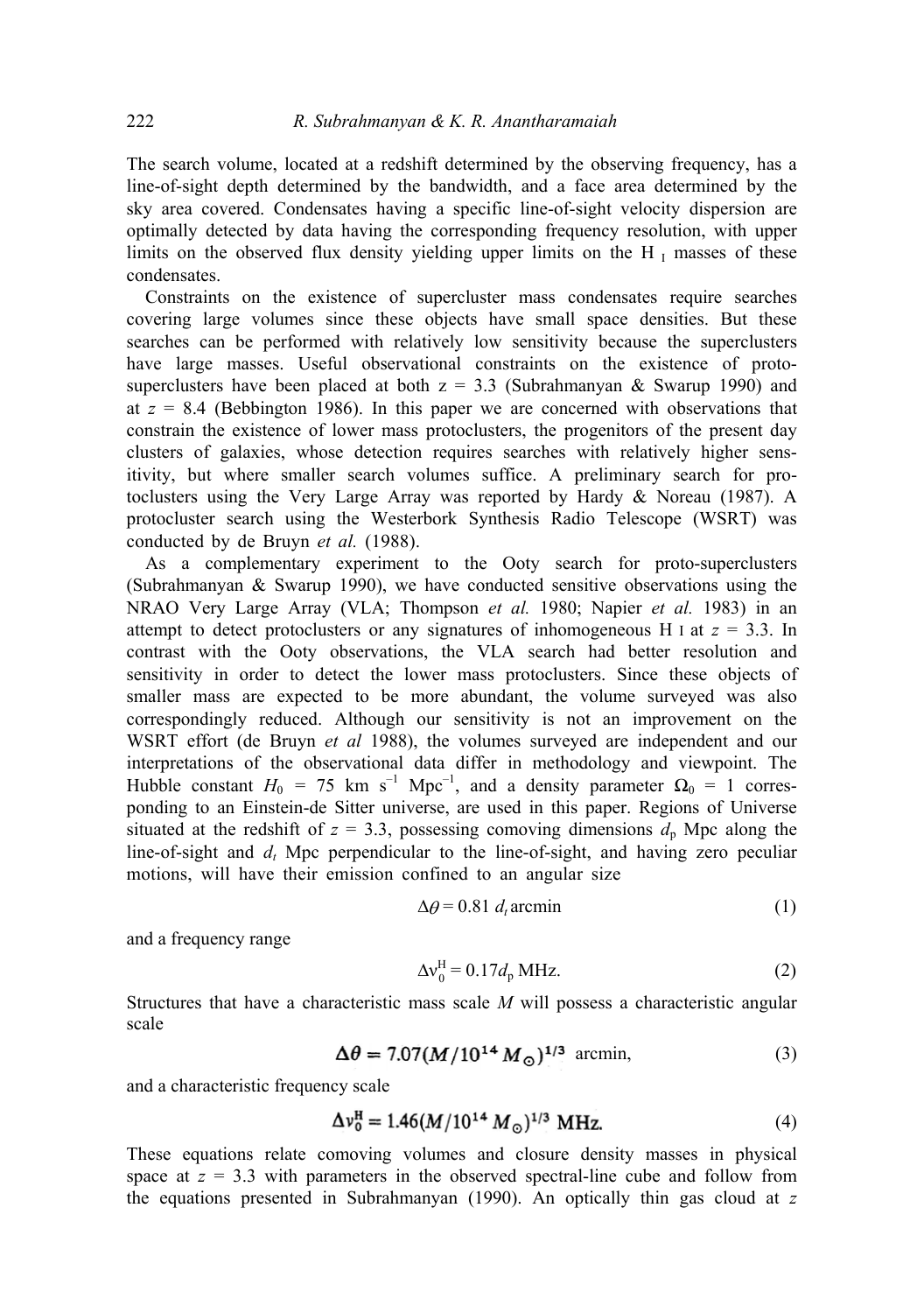$= 3.3$ , having an H I mass M  $_{\rm H}$ , will be observed in its redshifted 21 cm emission with a peak flux density

$$
S_p = 6.4 \left( M_{H1}/10^{14} \, M_{\odot} \right) \left( \Delta v_0 / 1 \, \text{MHz} \right)^{-1} \, \text{mJy}.
$$
 (5)

#### **2. The observations and data reduction**

The observed field lies within the 5C7-survey region (Pearson & Kus 1978) and is centred at a right ascension of  $08<sup>h</sup> 13<sup>m</sup>$  and a declination of  $+ 25<sup>o</sup>00'$  (coordinates are referred to 1950.0 epoch). The half-power area of the antenna primary beam contains two sources that have a flux density  $\sim 600-700$  mJy at 333 MHz. All the other sources are  $\leq 300$  mJy. On the average, extrapolation of the 408 MHz source counts of Pearson (1975) with an assumed spectral index of  $\alpha = 0.7$  (defining  $S_v \sim v^{-\alpha}$ ) indicates that a field of this size is expected to have  $\sim$  2 sources with flux density  $>$  1 Jy and  $\sim$  9 sources with flux density  $> 300$  mJy. The total continuum flux density of all the discrete sources in the field is  $\sim 6$  Jy, whereas the expected value is 17.1 Jy. The relative paucity of strong background continuum sources favoured the choice of this field.

The observations with the VLA were made during the night of 1986 December 22/23, from 2130 to 0730 Mountain Time (local time at the telescope site). A total of 14 antennas were used in the C configuration. The antenna primary beam has a half power beam width (HPBW) of 156 arcmin at the observing frequency, the synthesized beam has a HPBW of  $\sim$  1 arcmin with naturally weighted visibilities, and structures of up to  $\sim$  18 arcmin are 'visible' to the telescope in this configuration. A total bandwidth of 3.076 MHz was covered by 63 frequency channels, each of 48.828 kHz width. Channel 32 was centred at 333.00 MHz. Owing to interference being generated at multiples of 100 kHz by the electronics at the antennas, half the spectral channel data were affected by interference and consequently considerable amount of careful data rejection had to be performed by examining the visibility amplitudes as a function of time and baseline. The data were calibrated in amplitude and phase using the source 3C 196 whose flux density was calibrated using 3C 286; the flux density of this primary calibrator (3C 286) was adopted to be 26.77 Jy. Bandpass calibration was performed using the spectral response on 3C 196.

The continuum source flux density was substracted in two stages. The data in Channel 0 (an average of the data in frequency channels lying in the central three quarters of the band) were used to obtain a deconvolved image covering the half power area of the telescope primary beam. The deconvolution, using the algorithm of Clark (1980), yielded 1000 clean components containing a total of 6.255 Jy which accounts for most of the continuum flux density of the discrete sources in the image. The visibilities corresponding to these clean components were subtracted from the ungridded visibility data of all the channels. This stage of subtraction ensured that the stronger sources along with their sidelobe structure (which is frequency dependent) would be absent in later images. Each of the 63 frequency channels were then processed separately—the channel visibilities were gridded with natural weighting and without the application of any taper in order to maximize sensitivity, and the gridded data were Fourier transformed to produce images over a field of  $2^{\circ}.84 \times 2^{\circ}.84$ . The synthesised beam had half-power dimensions of  $70 \times 57$  arcsec<sup>2</sup> and an orientation at a position angle of 75°.4. A subset of 30 channels that had relatively low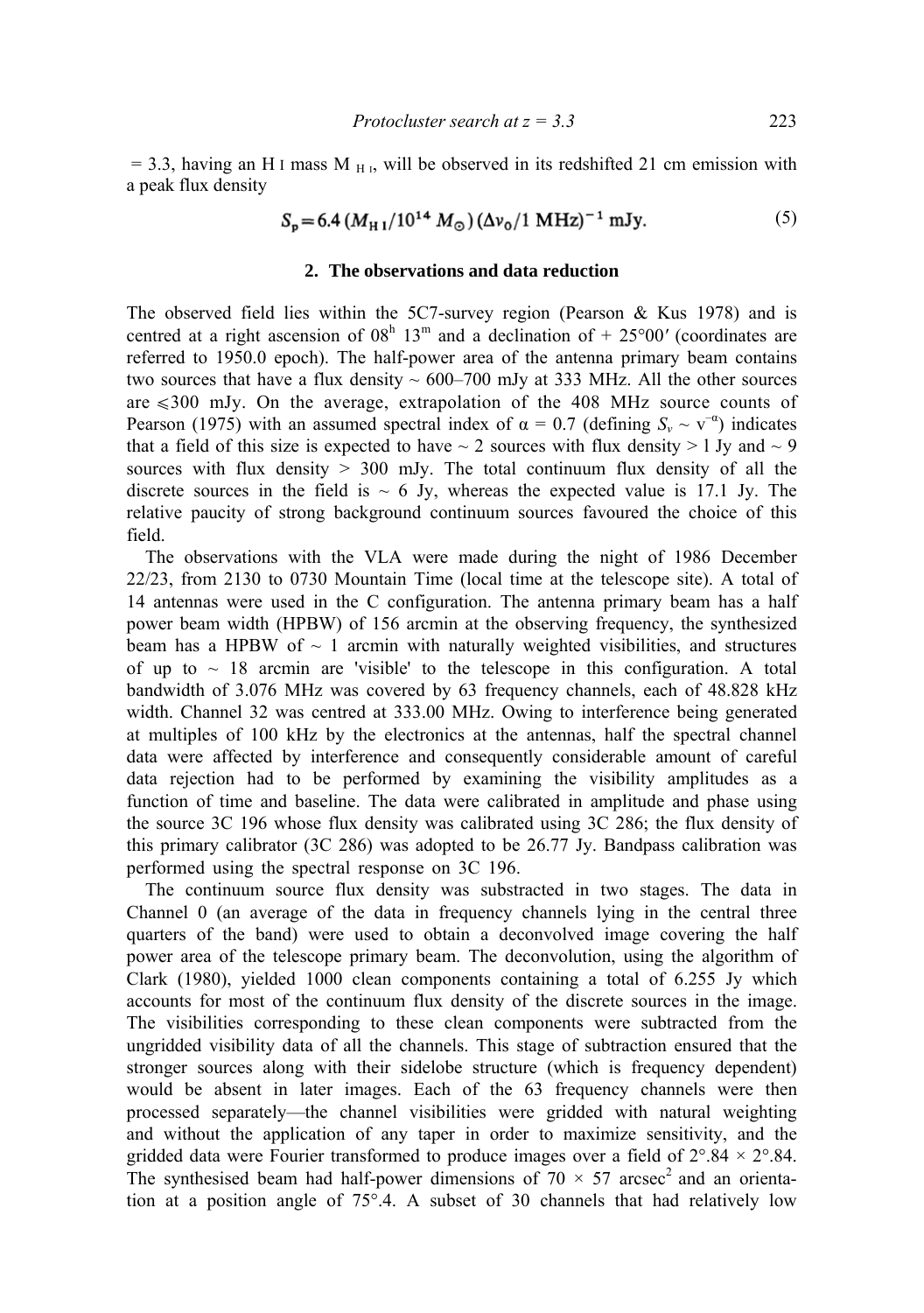interference levels was chosen and an average image of these 'good' channel-images was subtracted from all the 63 channel-images. This second stage of subtraction removed the weaker continuum emission.

Eight channel-images suffered from the effects of severe interference and roughly half of the remaining 55 channel-images showed the effects of weaker levels of interference. The interference manifested itself as prominent east-west oriented bands over the entire image. The 55 channel-images had an average rms noise of 9.3 mJy/ beam. The expected thermal noise is  $\sim 6$  mJy/beam based on the best operational parameters of the VLA. An increase in the noise towards the edges of the passband was observed which is indicative of a decrease in the signal-to-noise ratio in the peripheral channels. This probably arises as a consequence of delay errors in the channels close to the passband edges where the antenna receiver electronics is expected to have large phase gradients.

In order to detect the interference present in the visibility data, the Fourier transform of all the channel-images were examined. The Fourier transform of an image having moderate interference essentially showed noisy data that were confined to specific tracks on the  $(u, v)$ –plane corresponding to the locations at which visibility measurements were made. A few abnormally high amplitude values were present on these tracks with a distribution over the entire range of *υ* but mostly confined to  $u \leq 60\lambda$  corresponding to cells in the  $(u, v)$  plane containing measurements strongly affected by interference (Thompson 1982). We rejected the effects of interference in this Fourier transform domain by setting both the real and imaginary components in these cells to zero. The inverse Fourier transform of the resulting Hermitian-form gridded visibilities returned our real celestial image, but without the east-west interference stripes. Cells in the  $(u, v)$  –plane that are blanked lie within  $u \le 60\lambda$  and, in addition, only the abnormally high amplitude cells have been rejected leaving other neighbouring cells unaltered. This implies that the data rejection will have a marginal effect confined to structures with angular sizes  $\geq 30$  arcmin. Our interests are on scales  $\leq 10$  arcmin. We find that in the data rejection for channel 32, which is a typical case, the number of  $(u, v)$ -plane cells blanked constitutes  $\sim 1$  % of the total number of cells in the  $(u, v)$ -plane that contain visibility measurements. In order to assess the change in the 'dirty' beam due to this blanking, we made a Fourier transform of the beam corresponding to channel 32, blanked out the very same  $(u, v)$ -plane cells that were blanked in the interference rejection for channel 32, and performed an inverse Fourier transform to obtain the new beam corresponding to the interference-free image. The beam maximum was found to have reduced by 2 per cent. Owing to the use of the natural weighting scheme, cells in the central region of the  $(u, v)$ -plane have relatively higher weights. Therefore a 1 % blanking of cells in this area has resulted in the 2 per cent reduction of the beam maximum. The half power contour of the new beam differs by < 1 per cent in comparison with the original beam, which implies that subsequent to interference rejection in this manner, we do not expect the variations in the beam sizes from channel-to-channel to exceed 1 per cent. These arguments suggest that this procedure for the removal of interference stripes from the images is acceptable and hence it was followed to eliminate the effects of interference from all the affected channels. Subsequently, the channel-images have a mean rms noise of 8.8 mJy/beam.

The two stages of continuum subtraction removes all of the continuum emission that is constant across the frequency channels. Consequently, the spectral-line cube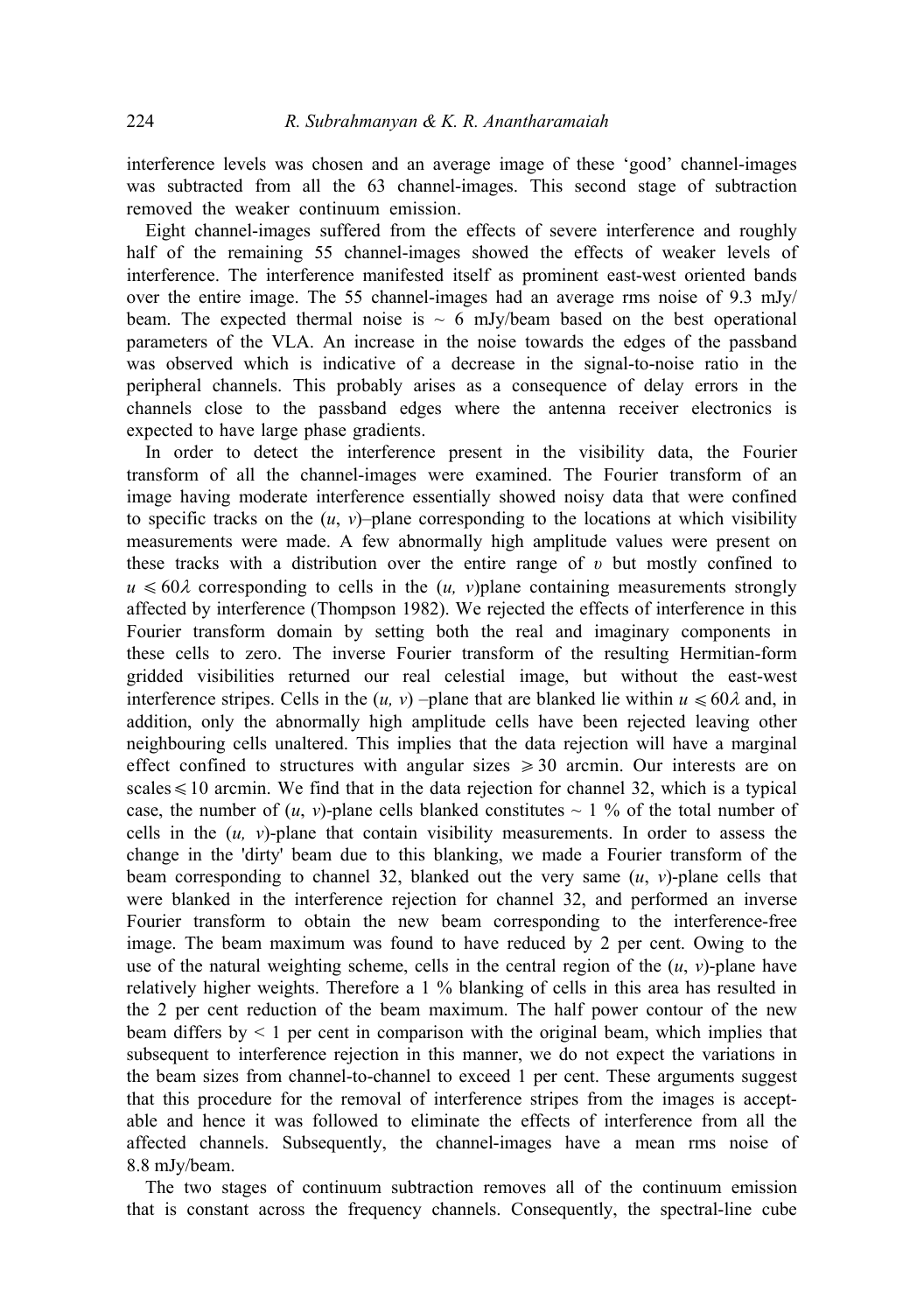thereafter contains only channel-to-channel relative intensities and does not contain information regarding the mean intensity at any pixel. But continuum source emission that appears in a frequency dependent form will remain. Discrete sources having spectral indicies  $\alpha \sim 2.0$  (defining  $S_v \sim v^{-\alpha}$ ) and a flux density  $S_{333} \approx 600$  mJy could leave residuals of  $\sim$  3 mJy in the spectral line cube even after the continuum subtraction. In addition, chance superpositions of residual sidelobe responses of sources in the field-of-view can result in low order baselines. These considerations have led us to subtract linear baselines from each image pixel position. The baselines were computed by fits to the 'good' set of central 40 channels consisting of channels 13 through 53, but subtraction of the baseline was performed from all the 63 channels. Subsequently, the channel images had a mean rms-noise of 8.1 mJy/beam. The contiguous set of 41 channel-images from channel number 13 to 53, spanning a frequency range of 2.0 MHz, is free of interference and had a mean rms noise of 6.5 mJy/beam. The individual channel-images displayed rms noise values ranging from 5.6 to 8.0 mJy/beam. The rms noise in the channel-images at this final stage are plotted in Fig. 1 as a function of channel number.

## **3. Data analysis**

The spectral signature of redshifted 21 cm emission/absorption can have a great diversity in form depending on the nature of Η I distribution at the search redshift (Subrahmanyan 1990). The observed spectral-line data cube is a three dimensional



Figure 1. The rms noise in the channel-images plotted as a function of frequency channel number. These values were obtained subsequent to continuum subtraction, interference rejection and the removal of linear baselines.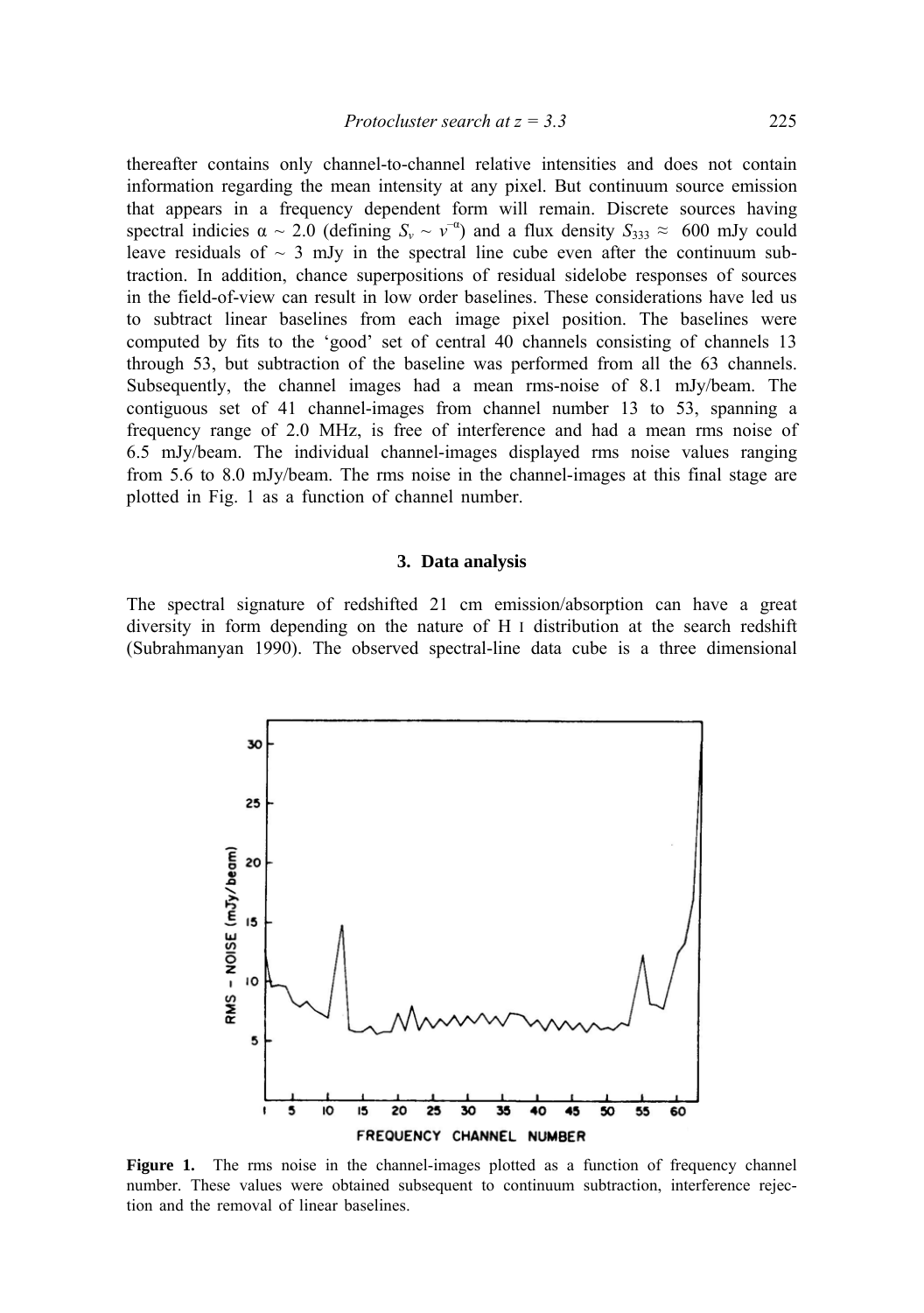array of intensities, two of the dimensions are sky coordinates (right ascension and declination) while the third dimension is the observing frequency (refer to Roelfsema 1988 for details). In the frame of the emitter at *z =* 3.3, the sky coordinate axes represent orthogonal distance coordinates perpendicular to the line-of-sight of the observer. The frequency axis denotes distance in redshift space and smearing of emission can occur along this axis if the emitting atoms have peculiar velocities with respect to the Hubble expansion. We first analyse the spectral-line cube in a model independent manner, seeking to detect signals that represent significant departures from the instrument thermal noise for different resolutions. We have smoothed the spectral-line cube to obtain four cubes, each of which have identical resolutions in all the three dimensions in comoving coordinates. We created the first smoothed cube, referred to as Cube A, by averaging channels 1 through 60 into 12 images of 5 channels each and then convolving the images to a final resolution of  $70.6 \times 70.6$ arcsec<sup>2</sup>. The resulting cube has a spatial resolution of  $1.42$  Mpc in all the three dimensions in comoving coordinates at  $z = 3.3$ . The mean matter density in the cube is expected to be  $4.6 \times 10^{11} M_{\odot}$  per resolution element (assuming closure density). Using the images of channels  $1 \times 60$ , we constructed two more data cubes, referred to as Cubes Β and C, having comoving resolutions of 2.84 Mpc and 4.25 Mpc. A fourth cube, D, was constructed from channels 13 through 52 by averaging 20 channels and smoothing to an angular resolution of 282.5 arcsec. A summary of the resolutions as well as the mean mass expected per resolution element for all the four smoothed cubes is contained in Table 1. The thermal rms fluctuations expected from beam-to-beam in the images of the four cubes is listed in the last column of Table 1. This noise has been estimated by considering the decrease in rms noise as a result of channel averaging and the increase due to smoothing. Channel averaging effectively increases the bandwidth and consequently the rms noise in the average image will be smaller than that in the individual images. Smoothing of the image in the celestial plane effectively tapers the visibility in the  $(u, v)$  plane and consequently the effective number of visibility measurements is reduced. This implies that the beam-to-beam thermal fluctuations in the image will increase as the image is smoothed to lower resolutions. The effects of smoothing were determined by noting the fractional change in the peak of the 'dirty' beam (the resultant change in the sum of the weights of the visibility points) when the beam is convolved to resolutions corresponding to those of the four cubes, A through D.

No primary-beam correction was applied. This simplifies searches for the presence of signals above the noise level since the thermal-noise statistics will be uniform over the images. Positive detections, if any, will have to be subjected to a correction in flux density prior to interpretation. Upper limits derived from the data will therefore be relevant for an 'effective' search volume that is lower than the volume obtained from the observing bandwidth and the half power area of the primary beam.

In order to explore the existence of signals above the noise in the data cube, we have compared histograms of the pixel intensities with the distribution of intensities expected from thermal noise itself. We have chosen to compare the peak intensities with the predicted peaks based simply on Gaussian statistics. In a sample *N* independent measurements of a random variable obeying Gaussian statistics with a standard deviation of  $\sigma$ , the deviation  $x_m$  above which only one measurement is expected is given by the equation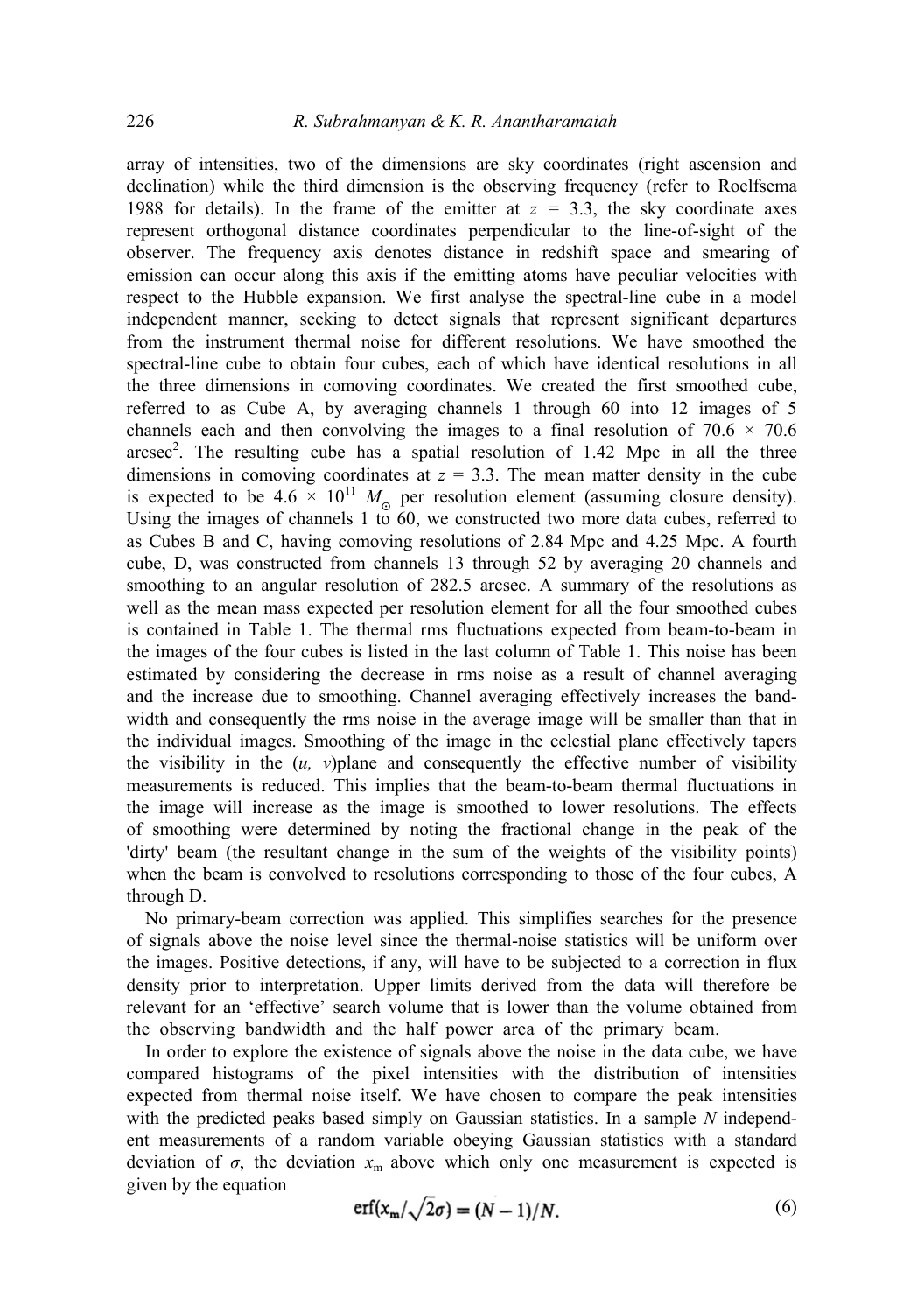|                                     |                                  |                                                 |                                 |                                    | Table 1. A summary of the parameters of the four-smoothed spectral-line cubes.             |                                                                                          |                                                       |                                |
|-------------------------------------|----------------------------------|-------------------------------------------------|---------------------------------|------------------------------------|--------------------------------------------------------------------------------------------|------------------------------------------------------------------------------------------|-------------------------------------------------------|--------------------------------|
| Cube Number of<br>channel<br>images | $\frac{\Delta v}{\Delta Hz}$     | Resolution<br>$\frac{\Delta v}{\rm km\,s^{-1}}$ | arcsec<br>$\mathbf{\mathsf{Q}}$ | Comoving<br>length<br><i>d</i> Mpc | $M_{\odot}/$ resol.<br>element                                                             | per channel<br>Number<br>of resol.<br>elements                                           | $x_m/\sigma$<br>per channel                           | Thermal<br>rms<br>noise<br>mJy |
|                                     | 0.244<br>0.488<br>0.732<br>0.976 | <b>A\$258</b>                                   | 70.6<br>141.3<br>211.9<br>282.5 | $\frac{43}{28}$<br>23355           | $4.6 \times 10^{11}$<br>$3.7 \times 10^{12}$<br>$1.2 \times 10^{3}$<br>$3.0 \times 10^{3}$ | $1.7 \times 10^{4}$<br>$4.2 \times 10^{3}$<br>$1.9 \times 10^{3}$<br>$1.0 \times 10^{3}$ | $\frac{4}{3}$ .<br>$\frac{7}{3}$ .<br>$\frac{3}{3}$ . |                                |
|                                     |                                  |                                                 |                                 |                                    |                                                                                            |                                                                                          |                                                       |                                |
|                                     |                                  |                                                 |                                 |                                    |                                                                                            |                                                                                          |                                                       | 7.60                           |
|                                     |                                  |                                                 |                                 |                                    |                                                                                            |                                                                                          |                                                       |                                |
|                                     |                                  |                                                 |                                 |                                    |                                                                                            |                                                                                          |                                                       |                                |

| í |
|---|
|   |
|   |
|   |
|   |
|   |
|   |
|   |
|   |
|   |
|   |
|   |
|   |
|   |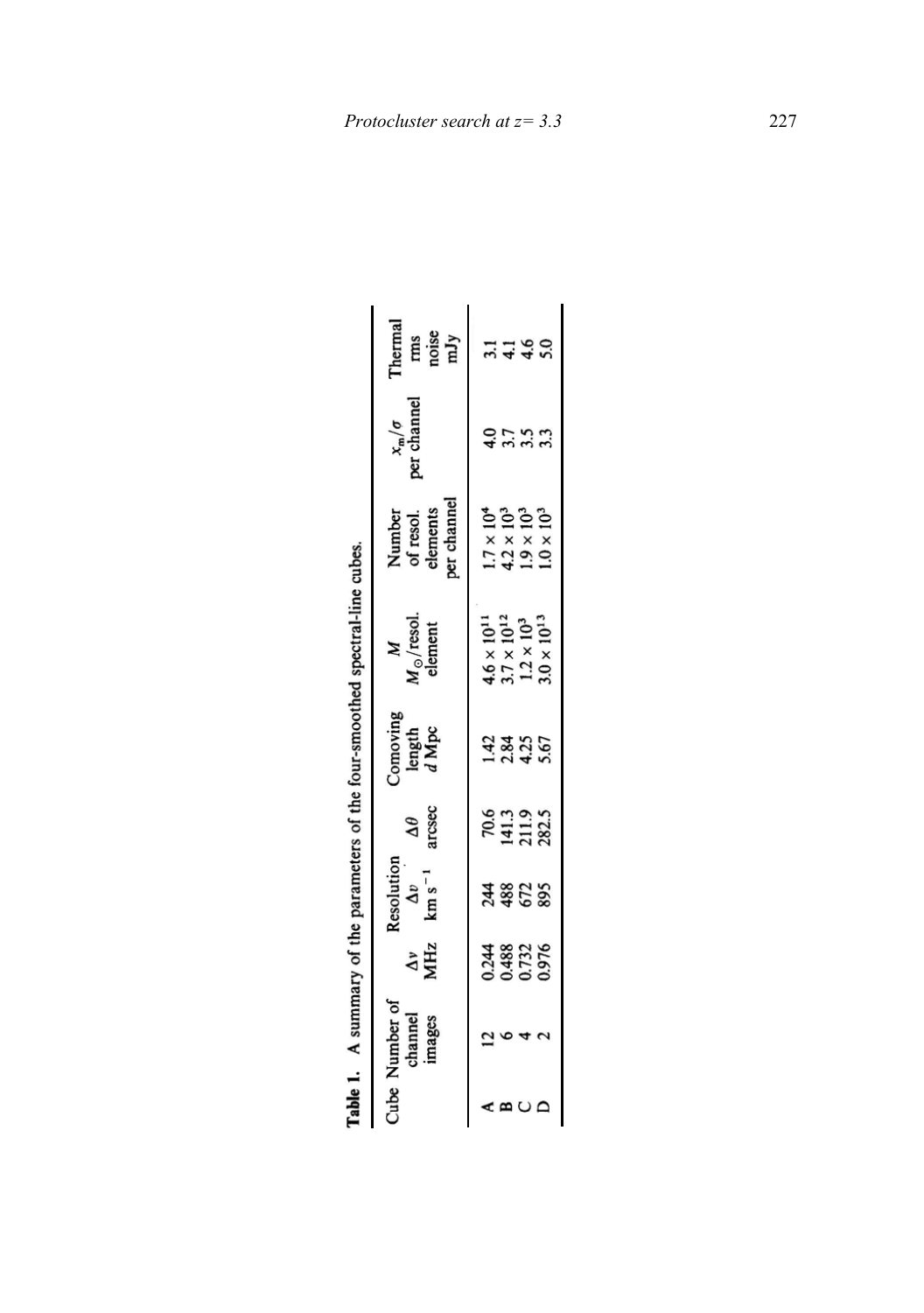Some images of the smoothed cubes had high intensity pixels which were confined to stripes at the image edges and are residuals from the interference-removal procedures adopted earlier in the analysis. After excluding these image edges, the final number of independent resolution elements per channel-image in each of the four cubes, as well as the expected values of  $x_m/\sigma$  for each channel-images as computed from equation (6), are also listed in Table 1. The noise statistics for the channel-images of the four cubes are listed in Table 2. We have displayed the histograms of the individual image pixel intensities in Fig. 2 for sample images from each of the four cubes. For each image, a grid of pixels spaced so as to roughly provide two pixels per resolution element have been used in creating the histogram. Parabolic profiles corresponding to Gaussian noise distribution have also been plotted as a reference. All the smoothed data cubes show no significant departures from Gaussian noise. For each image, we have compared the number of pixels  $(N_x)$  exceeding the value of  $x_m$ , which was computed using the rms values listed in Table 2, with the number of pixels per beam  $(N_b)$  for that image. This normalised ratio,  $N_x/N_b$  is also listed in Table 2 for each image. Except for a couple of images in cube A, the ratio is in the range 0.4–2.3 as compared to the expected value of  $N_x/N_b = 1.0$ . This confirms the absence of significant systematic departures from Gaussian form in the tails of the distribution function.

| Cube | Image<br>number         | Freq.<br>MHz | Max<br>mJy | Min<br>mJy | rms<br>mJy | $(N_x/N_b)$ |
|------|-------------------------|--------------|------------|------------|------------|-------------|
| A    | 1                       | 331.584      | 33.9       | $-29.8$    | 7.0        | 2.0         |
|      |                         | 331.828      | 27.8       | $-25.1$    | 5.2        | 2.3         |
|      | $\frac{2}{3}$           | 332.073      | 28.1       | $-26.0$    | 5.0        | 5.0         |
|      |                         | 332.317      | 13.7       | $-12.7$    | 2.9        | 2.0         |
|      | $\frac{4}{5}$           | 332.561      | 15.8       | $-16.7$    | 3.5        | 1.7         |
|      | 6                       | 332.805      | 20.1       | $-19.6$    | 3.8        | 2.3         |
|      | 7                       | 333.049      | 18.2       | $-17.5$    | 3.9        | 2.0         |
|      | $\frac{8}{9}$           | 333.293      | 17.1       | $-16.7$    | 4.0        | 0.3         |
|      |                         | 333.537      | 14.4       | $-14.3$    | 3.3        | 2.0         |
|      | 10                      | 333.782      | 14.1       | $-17.7$    | 3.0        | 2.5         |
|      | 11                      | 334.026      | 20.3       | $-22.5$    | 4.2        | 3.6         |
|      | 12                      | 334.270      | 27.9       | $-26.6$    | 5.9        | 1.2         |
| B    | 1                       | 331.706      | 38.0       | $-33.9$    | 8.5        | 0.7         |
|      | $\frac{2}{3}$           | 332.195      | 25.2       | $-23.7$    | 5.7        | 2.3         |
|      |                         | 332.683      | 23.1       | $-19.6$    | 4.8        | 1.8         |
|      | $\frac{4}{5}$           | 333.171      | 21.0       | $-18.6$    | 4.9        | 1.0         |
|      |                         | 333.569      | 15.3       | $-15.6$    | 3.8        | 0.6         |
|      | 6                       | 334.148      | 29.3       | $-27.7$    | 7.3        | 0.8         |
| С    | 1                       | 331.828      | 40.7       | $-49.0$    | 11.5       | 0.6         |
|      | $\frac{2}{3}$           | 332.561      | 21.7       | $-49.0$    | 11.5       | 1.0         |
|      |                         | 333.293      | 26.7       | $-22.8$    | 6.1        | 0.9         |
|      | 4                       | 334.026      | 32.2       | $-32.8$    | 8.1        | 0.4         |
| D    | $\mathbf{1}$            | 332.536      | 22.1       | $-20.8$    | 5.4        | 1.2         |
|      | $\overline{\mathbf{c}}$ | 333.513      | 22.5       | $-23.3$    | 5.4        | 1.3         |

**Table 2.** Statistics of the pixel-intensities in the images of the smoothed spectral-line cubes.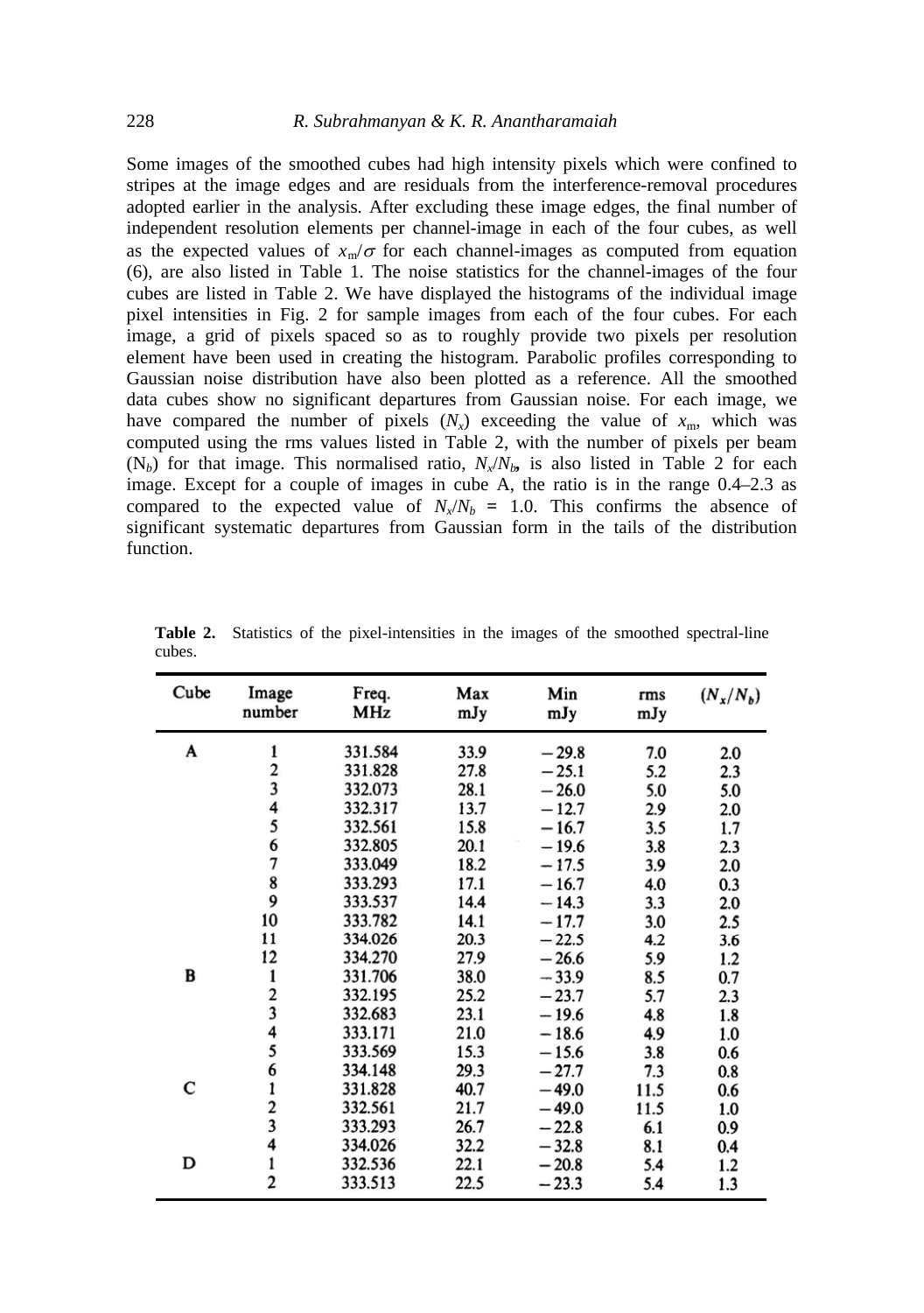## **4. Interpretation of the data**

The search covers a field  $170.7 \times 170.7$  arcmin<sup>2</sup> which corresponds to an area of 206  $\times$  206  $h_{75}^2$  Mpc<sup>2</sup> in comoving coordinates at  $z = 3.3$ . The survey bandwidth of 3.076 MHz corresponds to a depth of comoving length 17.9  $h_{75}^{-1}$  Mpc. The resulting search volume is a rectangular parallelepiped having a comoving volume of 7.6  $\times 10^5$   $h_{73}$  Mpc<sup>3</sup>. The angular resolution of 70  $\times$  57 arcsec<sup>2</sup>, corresponding to the HPBW of the synthesised beam, implies a comoving linear resolution of 1.27  $h_{75}$ <sup>1</sup> Mpc. The frequency resolution of 48.828 kHz implies a comoving linear resolution of 0.28  $h_{75}^{-1}$  Mpc along the line-of-sight for matter having zero peculiar velocity with respect to the Hubble flow. The survey volume is expected to contain a total mass of  $10^{17} h_{75}^{-1} M_{\odot}$  assuming a mean matter density of closure value.

#### 4.1 *Upper Limits on H <sup>I</sup> Density Fluctuations*

Considering the central channels in the four smoothed cubes, that are relatively interference free, there is no significant rms noise above that expected from the



**Figure 2.** Histogram displays of the pixel intensities in selected images of the four smoothed cubes: 'a' pertains to channel 6 of Cube A; 'b' is for channel 4 of Cube B; 'c' is for channel 2 of Cube C; 'd' and 'e' are for channels 1 and 2 respectively of Cube D. In all the displays, continuous curves corresponding to Gaussian probability distribution functions are also plotted as a reference.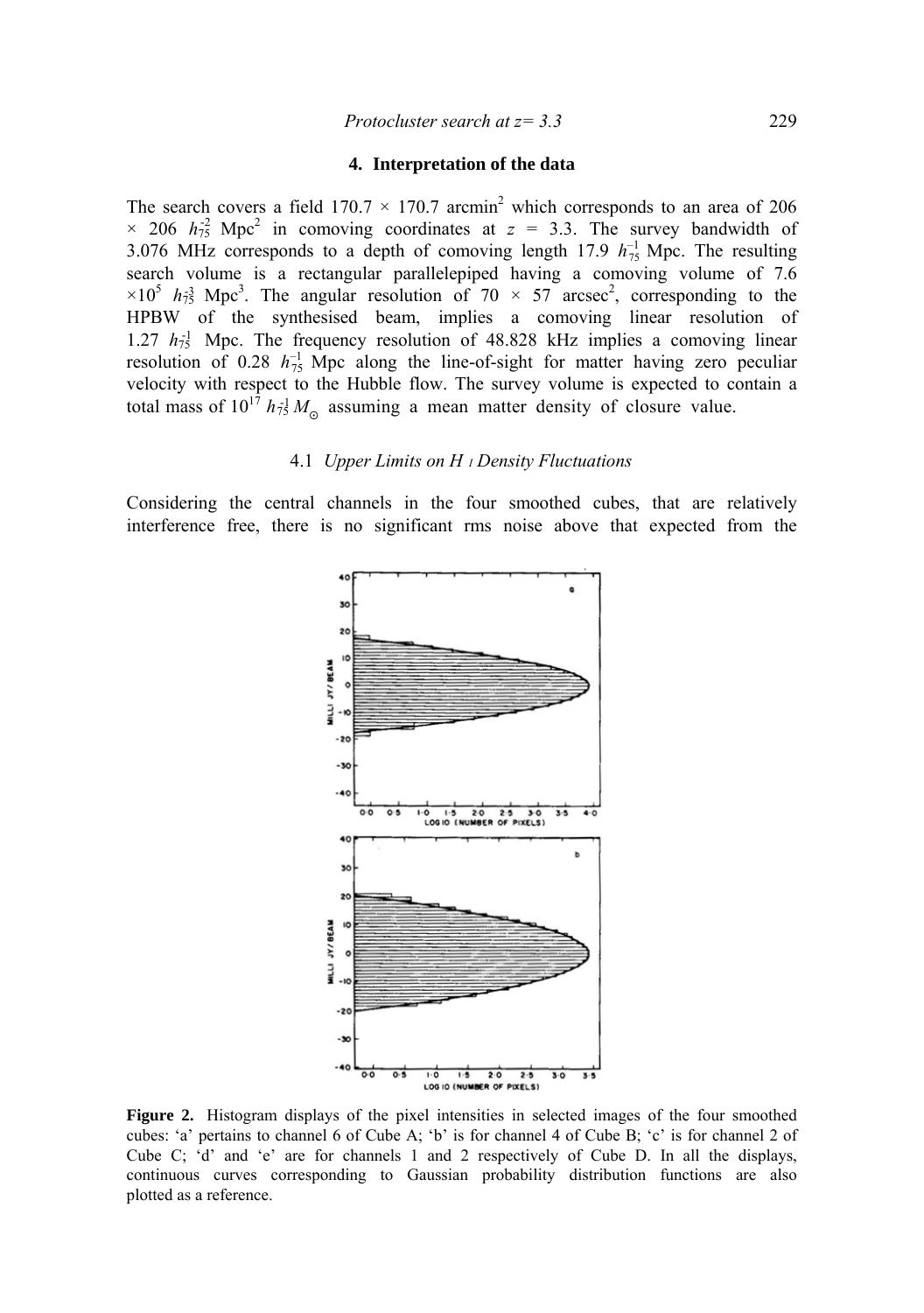

**Figure 2.** Continued.

instrument thermal noise. Hence we conclude that out experiment has not detected Η I density fluctuations at redshift *z* = 3.3. Our results can nevertheless place upper limits on the rms  $H<sub>I</sub>$  density fluctuations at this redshift. Considering Cube D as an example, we note that the rms flux density is 5.4 mJy/beam, whereas the theoretically expected thermal noise is 5.0 mJy/beam. This implies a nominal excess fluctuation of 2.0 mJy/beam ( $\approx \sqrt{(5.4)^2 - (5.0)^2}$ ). From the variations of the rms noise among the central 'good' channels within the four cubes, we judge that the error in our estimate of the mean observed rms is about 10 %. We also assume a 10 per cent error in our estimate of the standard deviation expected from thermal noise. Allowing for these errors, we obtain a  $1\sigma$  limit of 4mJy/beam for the excess fluctuations in the flux density. Using Equation (5), this corresponds to a 1 $\sigma$  upper limit of 6  $\times$  10<sup>13</sup>  $h_{75}^{-2} M_{\odot}$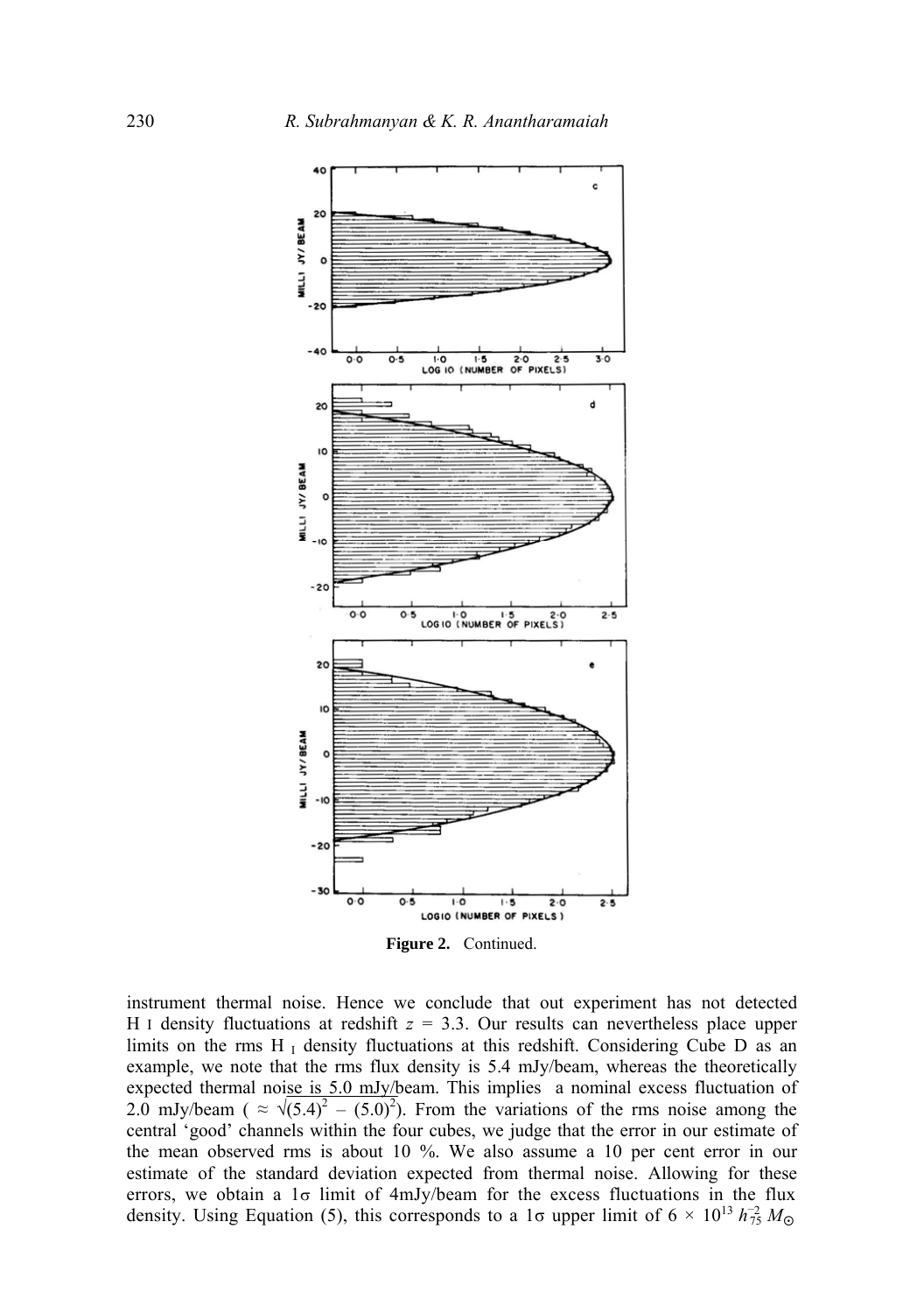for the H I density fluctuations. Assuming that baryonic matter, comprising of hydrogen and helium atoms in the number ratio 10:1, consitutes a fraction  $\Omega_B$  of the mean matter density of the Einstein de Sitter Universe, these limits translate to a 1*σ* upper limit of  $\Delta \rho / \rho$  of  $3\Omega_B^{-1}$ . We have summarised the results obtained using the central 'good' channels of all the four cubes in Table 3.

In order to comprehend the significance of these limits, we compare these with the ∆*ρ*/*ρ* of known astronomical objects. From the data in Lang (1980), we note that objects ranging from small groups of spirals to large groups of ellipticals possess a small spread in density around  $6 \times 10^{13} M_{\odot}$  Mpc<sup>-3</sup>. Assuming, as we have done above, that this represents the baryonic density which is a fraction  $\Omega_B$  of the total closure density  $(1.6 \times 10^{11} M_{\odot} \text{ Mpc}^{-3})$ , these structures represent density enhancements of  $\Delta \rho / \rho \approx 4000 \Omega_B^{-1}$ . If we adopt a value for  $\Omega_B$  of 0.05, consistent with the constraints imposed by conventional theories of primordial nucleosynthesis (Yang *et al.* 1984), we find that groups of galaxies have a present day  $\Delta \rho / \rho \approx 8000$ . If the evolution of the parent perturbations are independent of the evolution on other scales, as is expected in a hierarchically developing universe, we infer from the discussions in Subrahmanyan (1990) that the parent perturbations of structures having the ∆*ρ*/  $\rho \approx 8000$  virialize at  $z_v \approx 2.5$  and turn around at the redshift  $z_m \approx 4.6$ . Hence, at the redshift  $z = 3.3$  their density contrast is expected to be  $\approx 50$ . The low resolution cubes, C and D, that place constraints on Η I density fluctuations on a proper length scale of  $\sim$  1 – 1.5 Mpc at  $z = 3.3$ , are relevant for the derivation of constraints on the perturbations that are approaching the virialized state at  $z = 3.3$  and which would lead to the formation of groups of galaxies having sizes  $\approx 1$  Mpc. From Table 3, we infer an upper limit of  $\Delta \rho / \rho \approx 5/\Omega_B \approx 100$  (for  $\Omega_B = 0.05$ ) on the H I mass fluctuations having the above scale at  $z = 3.3$ . The rms fluctuations permitted by the observational data are a factor of two larger than the intensity peaks expected if the progenitors of the present day groups of galaxies were neutral and gaseous at  $z = 3.3$ It is interesting to note that by improving the sensitivity of the observations by a factor 4–6, which should be within the capabilities of future instruments like the Giant Metrewave Radio Telescope, it may be possible to directly observe the inhomogeneous matter distribution at high redshifts as fluctuations in intensity above the instrument thermal noise.

# 4.2 *Upper Limits on Η I Masses of Condensates in the Search Volume*

We next turn our attention to the peak intensities observed at the various resolutions and derive firm upper limits on the Η I masses of condensates within the search

| Cube | Proper<br>length scale<br>Mpc | Expected<br>thermal<br>rms-noise | Observed<br>mean<br>rms-noise | Upper limit $(1\sigma)$ on<br>fluctuations due to<br>H <sub>I</sub> inhomogeneities |                           | $1\sigma$ limits on<br>$\Delta \rho / \rho$<br>$(\Omega_B^{-1})$ |
|------|-------------------------------|----------------------------------|-------------------------------|-------------------------------------------------------------------------------------|---------------------------|------------------------------------------------------------------|
|      |                               | mJy                              | mJy                           | mJy                                                                                 | $(h_{75}^{-2} M_{\odot})$ |                                                                  |
| A    | 0.33                          | 3.1                              | 3.5                           | 2.7                                                                                 | $1 \times 10^{13}$        | $<$ 30                                                           |
| В    | 0.66                          | 4.1                              | 4.5                           | 3.3                                                                                 | $2.5 \times 10^{13}$      | $\lt$ 9                                                          |
| C    | 1.00                          | 4.6                              | 5.6                           | 4.6                                                                                 | $5.3 \times 10^{13}$      | < 6                                                              |
| D    | 1.32                          | 5.0                              | 5.4                           | 3.9                                                                                 | $6 \times 10^{13}$        | $\lt$ 3                                                          |

**Table 3.** Upper limits on  $\Delta \rho / \rho$  from limits on H<sub>I</sub> mass fluctuations.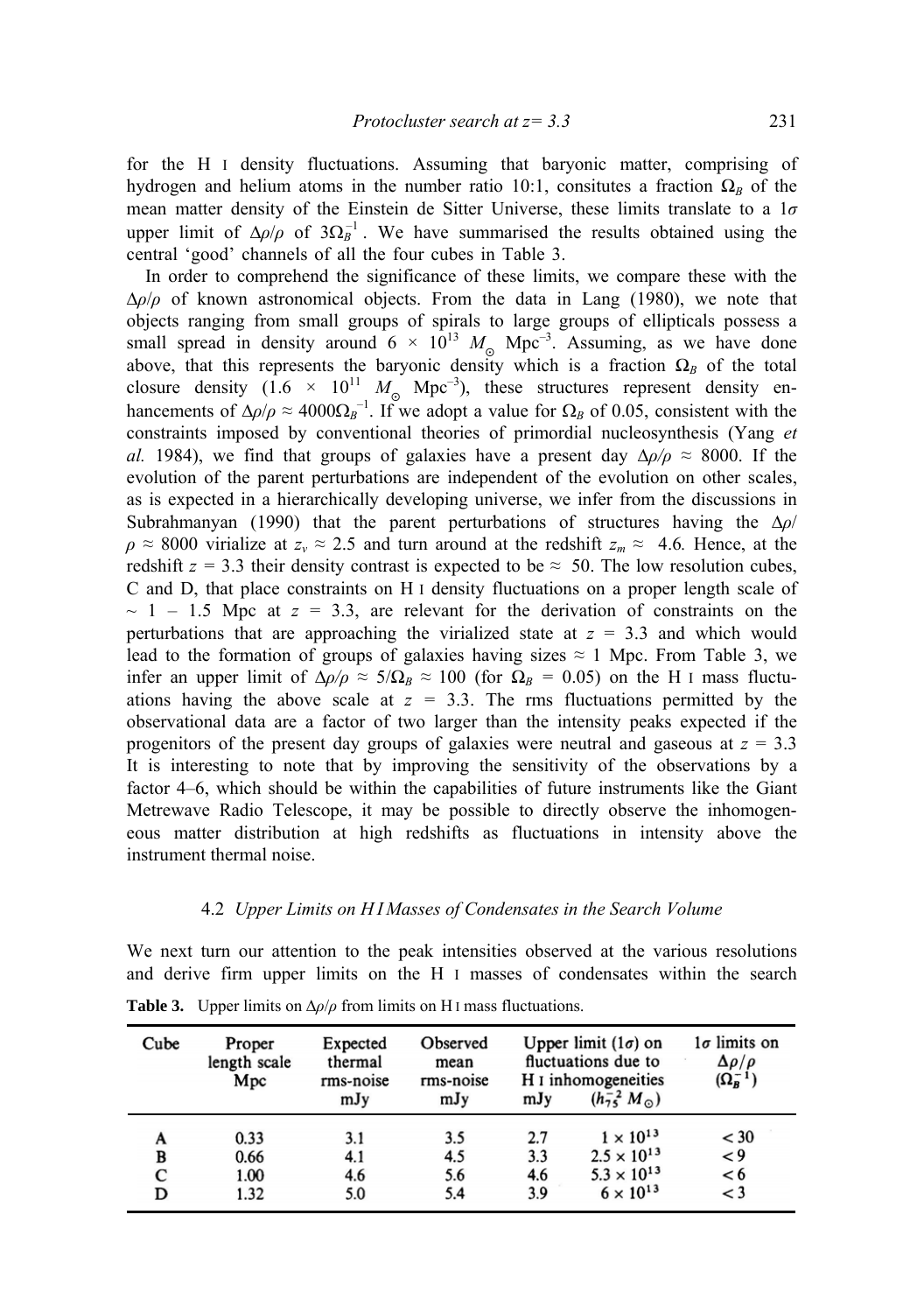| Cube | Comoving<br>search volume<br>$h_{75}^{-3}$ Mpc <sup>3</sup> | $km s-1$ | <b>Resolution element</b><br>linear scale<br>Mpc proper | $S_p \Delta v$<br>mJy MHz | $M_{\rm H~I}$<br>$h_{75}^{-2} M_{\odot}$ |
|------|-------------------------------------------------------------|----------|---------------------------------------------------------|---------------------------|------------------------------------------|
| A    | $85^{3}$                                                    | 224      | 0.33                                                    | 4.9                       | $0.77 \times 10^{14}$                    |
| В    | $84^{3}$                                                    | 448      | 0.66                                                    | 11.3                      | $1.8 \times 10^{14}$                     |
| С    | 833                                                         | 672      | 1.00                                                    | 19.5                      | $3.0 \times 10^{14}$                     |
| D    | $74^3$                                                      | 895      | 1.32                                                    | 22.7                      | $3.5 \times 10^{14}$                     |

**Table 4.** Upper limits on H<sub>I</sub> masses of condensates in the search volume.

volume. In cube D, over the entire comoving volume of  $(74 \text{ Mpc})^3$ , resolution elements having (5.7 Mpc)<sup>3</sup> volumes have an upper limit for  $S_p \Delta v$  of 22.7 mJy MHz. Using Equation (5), this limit translates to an upper limit of  $3.5 \times 10^{14} M_{\odot}$  for the mass of H<sub>I</sub> gas in any protocluster resident in the search volume. The corresponding limits derived from all the four smoothed spectral-line cubes are listed in Table 4. Structures in the present-day Universe ranging from small clusters of galaxies to rich clusters of galaxies possess virial velocities of several hundred km s<sup>-1</sup> and H I masses in the range  $10^{13} - 10^{15} M_{\odot}$ , Their linear sizes range from a few hundred kpc to  $\approx$  1 Mpc. As seen from Table 4, our search covers the relevant range if we assume that the evolution of the virialised gaseous protoclusters to the present day rich clusters entailed only astrophysical processes with no dynamical evolution. The limits obtained in Table 4 do not place strong constraints on the lower mass clusters, but indicate that the richer clusters do not exist as gaseous condensates within our search volume at redshift *z* = 3.3.

## 4.3 *Implications for Abell Clusters*

The cores of rich clusters of galaxies represent the most massive virialized entities in the Universe today. We now examine our data seeking to detect the counterparts of these objects at the redshift  $z = 3.3$ . The cores have present day sizes  $\approx 0.3$  Mpc and masses of ~ 10<sup>15</sup>  $M_{\odot}$ . The galaxies have a velocity dispersion  $\approx 10^3$  km s<sup>-1</sup>. These rich Abell clusters with richness class  $R \ge 1$  have a comoving number density of 6  $\times$  1.0<sup>-6</sup> h<sup>3</sup> Mpc<sup>-3</sup> (Bahcall & Soniera 1983). For our adopted value of h = 0.75, we expect to find the counterpart of one such object in our  $(74 \text{ Mpc})^3$  search volume. If these cluster cores have a constant proper dimension out to the redshift of  $z = 3.3$ , they should appear as emission features with a line width of  $\approx 1$  MHz and an angular size of  $\sim$  1 arcmin. The central 40 channels of our spectral-line cube, at an angular resolution of  $\sim$  1 arcmin and a frequency resolution of 1 MHz, display a peak intensity of 15 mJy/beam. The corresponding H<sub>1</sub> mass limit is  $2.3 \times 10^{14} M_{\odot}$ . Hence, neutral gaseous condensates corresponding to the present day rich Abell clusters are absent in our search volume although the counterpart of one rich Abell cluster is expected to be present. It is therefore possible that the rich Abell clusters did not exist as neutral gaseous condensates at *z =* 3.3.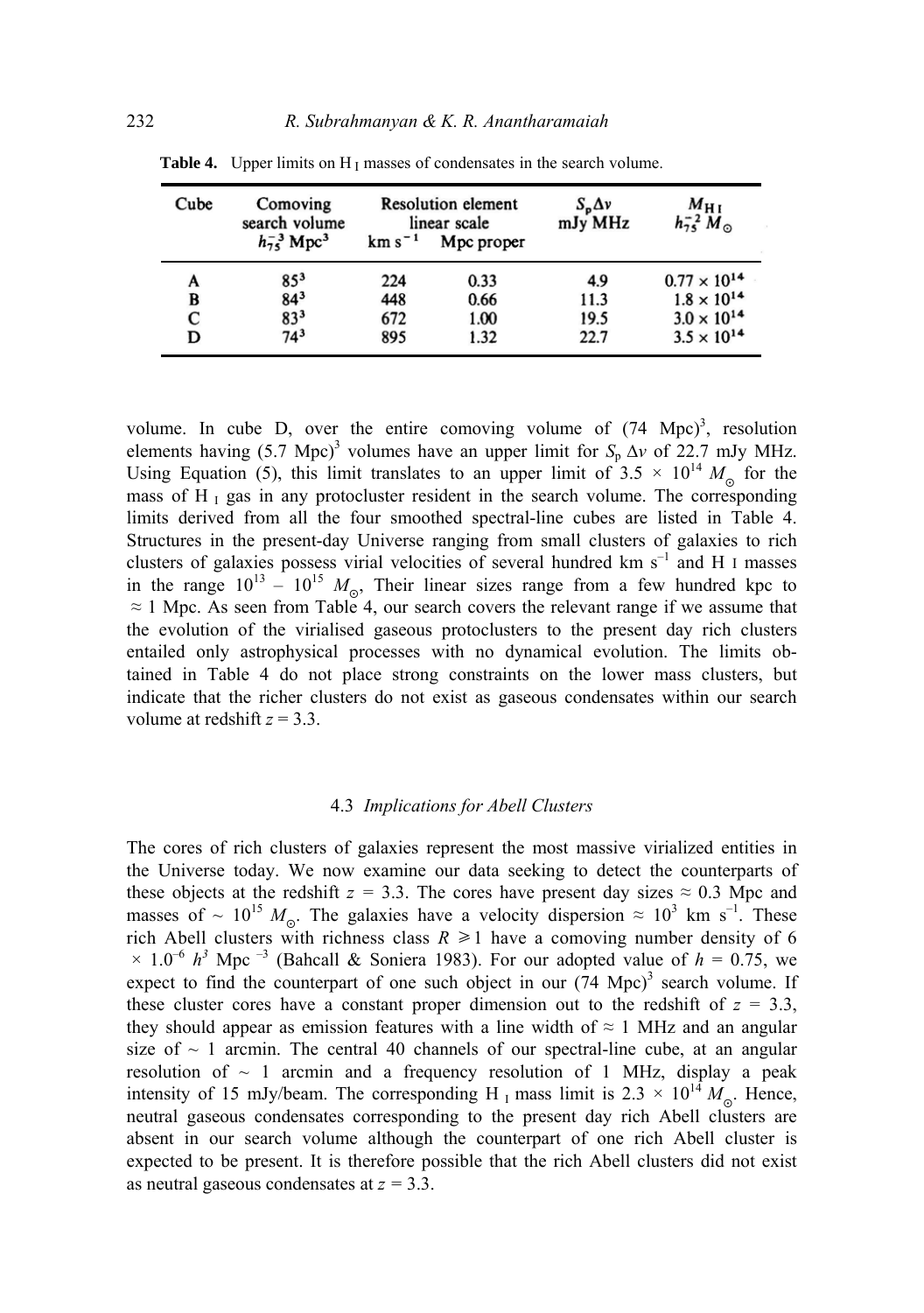# 4.4 *Implications for Protoclusters*

In this sub-section, all the matter at the search redshift is assumed to exist in the form of condensates (protoclusters) having a single arbitrary mass. These are not identified with known objects. The observational data is used to constrain their masses. In an Einstein-de Sitter universe,  $\sim$  10 potentially observable condensates could exist in our search volume of  $6 \times 10^5$  Mpc<sup>3</sup> if the individual condensate has a total mass of  $\sim 10^{16}$   $M_{\odot}$  For  $\Omega_B = 0.05$ , the H I mass within each condensate would be  $\sim 4$  $\times$  10<sup>14</sup>  $M_0$  More than one of these objects are expected to be 'visible' if the lifetime of the condensate exceeds one tenth the dispersion in the epoch of their formation (which includes  $z = 3.3$ ). The peak flux density detected within the survey region (Table 4) rules out the existence of condensates having the above Η I mass within the search volume. Considering lower masses for the condensates, the assumptions stated above predict that greater than 10 'visible' condensates having H I masses of  $\sim$  4  $\times 10^{13} M_{\odot}$  exist within the search volume. Considering the sensitivity achieved in our VLA observations, the existence of these condensates are ruled out only if their line-of-sight velocity dispersions do not exceed  $\sim 400$  km s<sup>-1</sup>. Hence, for the above assumptions in  $\Omega_B$  and lifetimes, the VLA observations indicate that protoclusters with total masses  $\sim 10^{16} M_{\odot}$  do not exist at  $z = 3.3$  unless their velocity dispersions exceed ~10<sup>3</sup> kms<sup>-1</sup>, with masses as low as ~  $10^{15} M_{\odot}$  are unlikely unless their velocity dispersion exceeds  $\approx 400$  km s<sup>-1</sup>. The upper limit to the range of masses that are constrained is determined by the limited search volume and the lower limit is set by the search sensitivity. Increasing the assumed value for  $\Omega_B$  or increasing the assumed lifetime would enable constraints on a greater range of masses. These VLA observations complement the observations in Subrahmanyan & Swarup (1990), where constraints were derived on larger mass condensates. As discussed in Subrahmanyan (1990), the velocity dispersion expected in a  $10^{15}$   $M_{\odot}$  scale over density at turn around is expected to be  $\approx 10^3$  km s<sup>-1</sup> for a smoothly peaked perturbation. Hence, the constraints derived here are valid even if the perturbations are yet to virialize.

#### 5. **Comparison with earlier observations**

The observations of Hardy & Noreau (1987), that were also made using the VLA, covered a search volume that was a factor of 2.7 larger than the volume covered in our experiment. They adopted a channel-differencing technique for reducing the 'noise' level, with the consequence that only sources with velocity dispersions  $\leq 350$  km s<sup>-1</sup> would survive and a  $2\sigma$  (2 standard deviation) upper limit of  $3.6 \times 10^{14} h_{75}^2 M_{\odot}$  was inferred on the H $_I$  masses of protoclusters having this velocity dispersion Their comoving search volume of  $1.5 \times 10^6$   $h_{75}^{-3}$  Mpc<sup>3</sup> was located at a redshift  $z = 3.3$ . The observed rms-noise levels were a factor  $\geq 5$  higher than the expected thermal noise and this was attributed to interference. The limits placed by their search were an order of magnitude poorer than our limits.

de Bruyn *et al.* (1988) used the WSRT to image a pair of fields at 327 MHz in spectral-line mode with a useful bandwidth of 2.0 MHz. The spectral-line cube was smoothed to various spatial and velocity resolutions in a matched-filter approach to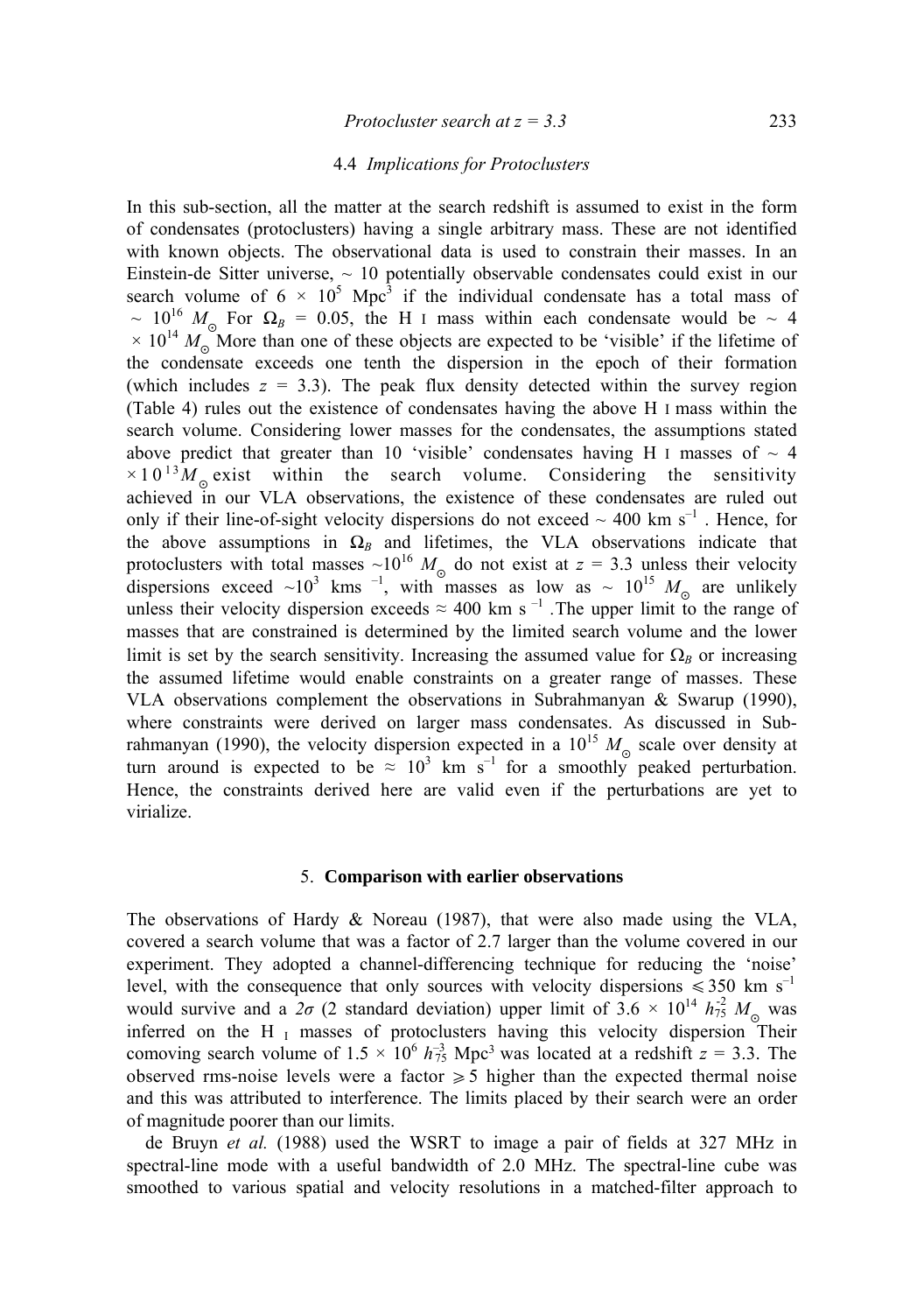detect signatures of protoclusters. Since the flux density peaks in the smoothed cubes were as expected from thermal noise alone, upper limits in the range 3–13  $\times$  10<sup>13</sup>  $h_{75}^2$   $M_{\odot}$  were inferred on the H I masses of protoclusters that could exist in their search volume with a line-of-sight velocity dispersion in the range 150 to 1200 km s<sup>-1</sup>. Their comoving search volume, encompassing  $7 \times 10^5 h_{75}^{3}$  Mpc<sup>3</sup>, was located at a redshift of  $z = 3.3$ . Our search volume was 85 % of the volume searched by de Bruyn *et al.* (1988) and our search sensitivity was a factor of two poorer.

The earlier workers derived upper limits to the masses of protoclusters that could exist in their search volume from the peak flux densities observed in their smoothed spectral-line cubes and this approach yields poorer limits if larger volumes were searched. Apart from computing limits in this manner, we have interpreted our data in certain novel ways. We have modelled the protoclusters as a population of condensates having an arbitrary but single mass, with reasonable assumptions for the H I content and lifetimes. The data have been interpreted as constraining the existence of protoclusters in dispersion velocity-mass space. The limits obtained would improve with increasing search volume. We have smoothed our independently observed data cube maintaining identical resolutions in all the three dimensions in comoving coordinates and hence derived upper limits on rms H I density fluctuations on a range of length scales. We have also specifically searched for counterparts of the present day Abell clusters at  $z = 3.3$ .

#### **6. Conclusions**

1. If the comoving space density of the protoclusters exceeds  $(74 \text{ Mpc})^{-3}$ , condensates having  $\ge 3.5 \times 10^{14} M_{\odot}$  in H I gas do not exist at the redshift of  $z = 3.3$  in an Einstein-de Sitter universe. This result is valid provided that the line-of-sight velocity dispersion within the condensate is 1000 km s<sup>-1</sup> Condensates having  $\geq 5 \times$  $10^{13}$  *M* in H I gas are ruled out if their line-of-sight velocity dispersions are  $\leq 400$  km s-1 and their comoving space densities exceed (35 Mpc)<sup>-3</sup>.

2. Virialized neutral gaseous condensates, corresponding to the present day rich  $(R \ge 1)$  Abell clusters, are not present at the redshift of  $z = 3.3$  if their comoving space densities exceed  $(74 \text{ Mpc})^{-3}$ .

3. The VLA observations indicate an upper limit of  $\approx 5\Omega_B^{-1}$  on the rms fractional density fluctuations at  $z = 3.3$  on smoothing the matter distribution to a comoving linear scale of ~ 5 Mpc. This result is valid in an Einstein-de Sitter universe with  $\Omega_B$ representing the mass fraction of the closure density that is in the form of neutral baryons.

The observations presented in Subrahmanyan & Swarup (1990) indicated that supercluster mass ( $\geq 10^{15} M_{\odot}$  in H I gas) condensates do not exist at the redshift of *z* = 3.3. The observations discussed in this paper do not place strong constraints on supercluster scale structures, since less than 10 objects having H I masses  $> 5$  $\times$  10<sup>14</sup> *M*<sub>o</sub> are expected in the search volume for an adopted  $\Omega_B \approx 0.05$ . On the other hand, the VLA observations discussed in this paper indicate that protoclusters having H I masses in the range  $4 \times 10^{13} - 4 \times 10^{14} M_{\odot}$  and having velocity dispersions  $\sim$  400-1000 km s<sup>-1</sup> may not exist in the neutral gaseous phase at the redshift of z  $= 3.3$ . This result suggests that counterparts of the groups and clusters of galaxies that we see in the present day Universe may not exist in the neutral gaseous phase at the